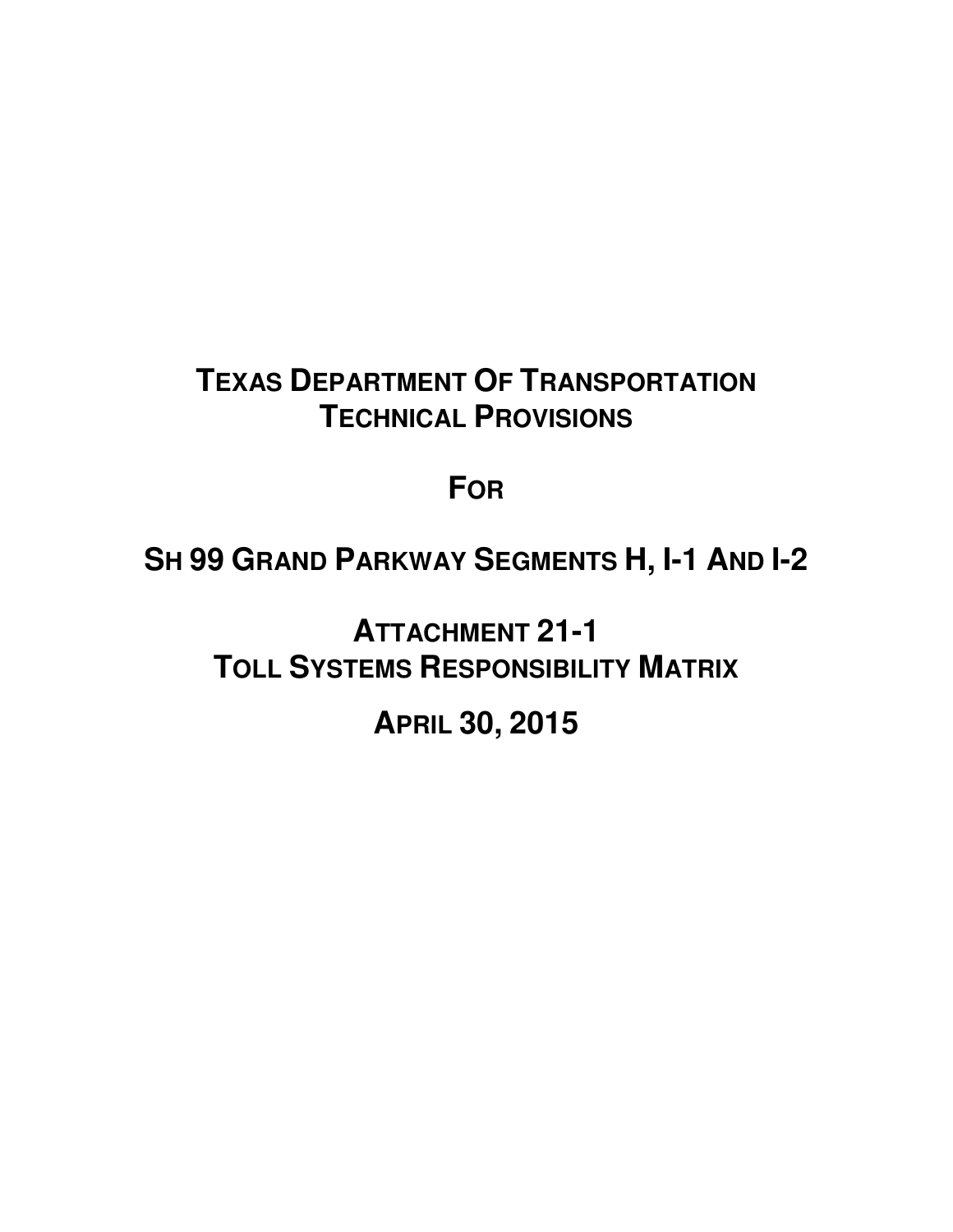| <b>LEGEND</b>                    | <b>Work Description</b> |         |                          |  |  |  |
|----------------------------------|-------------------------|---------|--------------------------|--|--|--|
| <b>Primary Responsibility</b>    |                         |         |                          |  |  |  |
| <b>Support Responsibility</b>    |                         |         |                          |  |  |  |
| Coordination Responsibility Only | Design                  | Procure | Install and/or Construct |  |  |  |
| No Responsibility                |                         |         |                          |  |  |  |

| Element/Task/Component/<br><b>Sub-system</b>                                                  | <b>TxDOT</b><br>(TOD Design)<br>(T) |                |                         |             | <b>Developer</b><br>(Contractor)<br>(Dev) |              |              | <b>System</b><br><b>Integrator</b><br>(SI) |                 | <b>Comments</b><br><b>Other Responsibility/Information</b>                                                                                                |
|-----------------------------------------------------------------------------------------------|-------------------------------------|----------------|-------------------------|-------------|-------------------------------------------|--------------|--------------|--------------------------------------------|-----------------|-----------------------------------------------------------------------------------------------------------------------------------------------------------|
|                                                                                               | 1                                   | $\overline{2}$ | $\overline{\mathbf{3}}$ | 1           | $\overline{2}$                            | $\mathbf{3}$ | $\mathbf{1}$ | $\overline{2}$                             | $3\overline{)}$ |                                                                                                                                                           |
| <b>FACILITIES</b>                                                                             |                                     |                |                         |             |                                           |              |              |                                            |                 |                                                                                                                                                           |
| Toll plaza design layout                                                                      | A                                   | N/A            | N/A                     | B           | N/A                                       | N/A          | B            | N/A                                        | N/A             | See Sec 21.3 of TPs                                                                                                                                       |
| Metered power service to roadside<br>equipment cabinet                                        | B                                   | D              | $\mathbf C$             | A           | $\mathsf{A}$                              | A            | B            | D                                          | $\mathsf{C}$    | SI to provide power requirements<br>and special requirements<br>for Dev to construct utilities near toll<br>collection points                             |
| Electrical conductors from<br>equipment pad to Toll Zone<br>equipment                         | $\mathbf C$                         | D              | $\mathbf C$             | $\mathbf C$ | D                                         | $\mathbf C$  | A            | A                                          | A               | Dev will coordinate access to<br>roadway for installations                                                                                                |
| Complete backup power systems:<br>generators, automatic transfer<br>switches, and fuel tanks  | $\mathbf C$                         | D              | $\mathbf C$             | D           | D                                         | $\mathsf{C}$ | A            | A                                          | A               | Dev will coordinate access to<br>roadway for installations                                                                                                |
| Concrete pad/foundation and<br>conduits for backup power systems                              | $\mathsf{A}$                        | D              | $\overline{C}$          | ${\bf D}$   | $\mathbf D$                               | $\mathbf C$  | B            | A                                          | $\mathbf{A}$    | T to design for SI. Dev to construct<br>grading, earthwork and subgrade for<br>SI work. Dev will coordinate access<br>to roadway for installations        |
| Uninterruptible power supplies for<br>the lane controllers/tolling<br>equipment at Toll Zones | $\mathsf{C}$                        | D              | $\mathbf C$             | D           | D                                         | $\mathbf C$  | A            | A                                          | A               | Dev will coordinate access to<br>roadway for installations                                                                                                |
| Lightning protection $&$ grounding                                                            | $\mathbf{A}$                        | D              | $\mathbf C$             | D           | D                                         | $\mathbf C$  | B            | $\mathbf{A}$                               | $\mathbf{A}$    | Dev will coordinate access to<br>roadway for installations. Dev to<br>coordinate with SI for SI placement<br>of conduit prior to Dev placing<br>pavement. |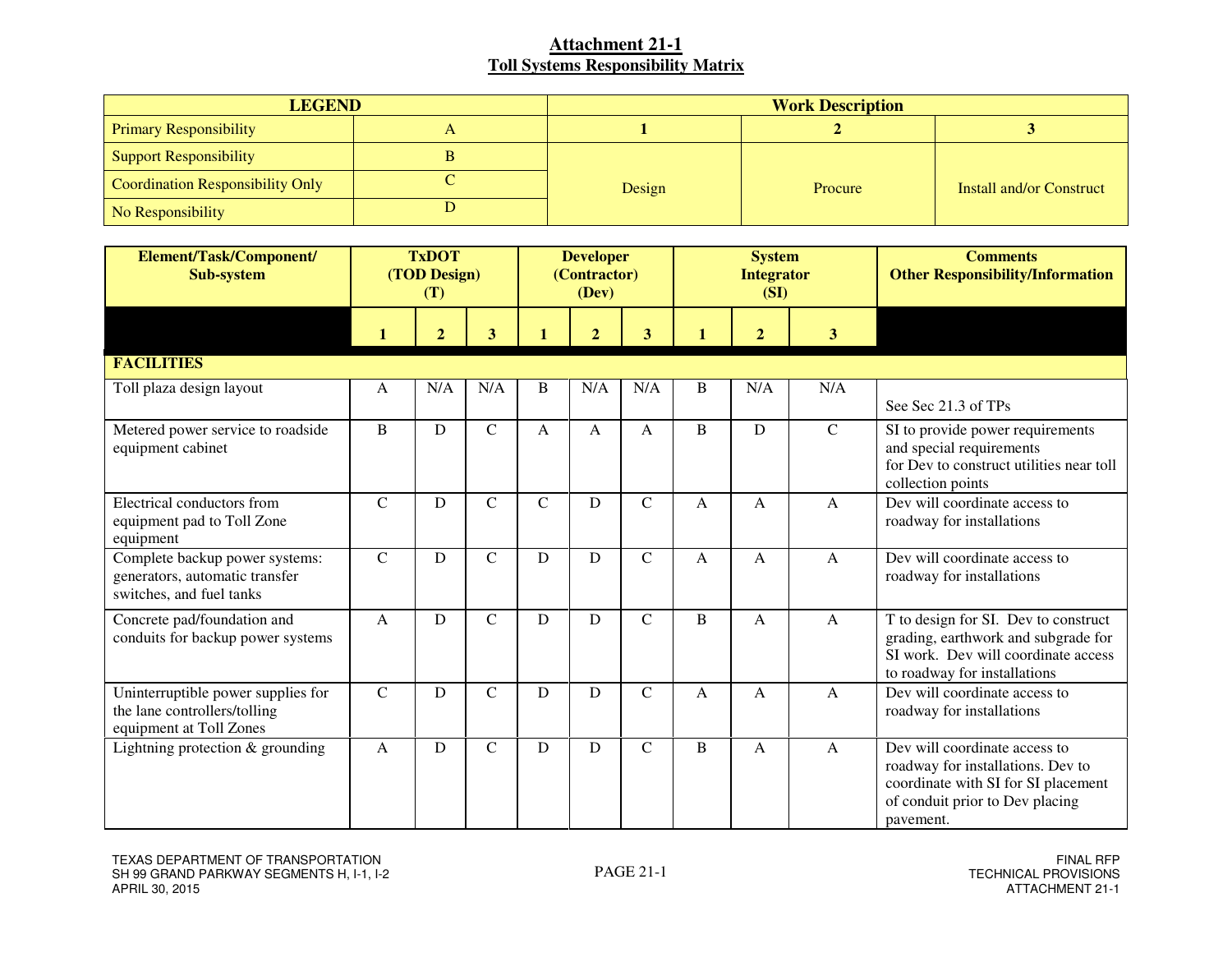| <b>LEGEND</b>                           | <b>Work Description</b> |         |                          |  |  |  |
|-----------------------------------------|-------------------------|---------|--------------------------|--|--|--|
| <b>Primary Responsibility</b>           |                         |         |                          |  |  |  |
| <b>Support Responsibility</b>           |                         |         |                          |  |  |  |
| <b>Coordination Responsibility Only</b> | Design                  | Procure | Install and/or Construct |  |  |  |
| No Responsibility                       |                         |         |                          |  |  |  |

| Element/Task/Component/<br><b>Sub-system</b>                                                                                                                                | <b>TxDOT</b><br>(TOD Design)<br>(T) |                |                |              | <b>Developer</b><br>(Contractor)<br>(Dev) |               |              | <b>System</b><br><b>Integrator</b><br>(SI) |                | <b>Comments</b><br><b>Other Responsibility/Information</b>                                                                                                                                                                                                                          |
|-----------------------------------------------------------------------------------------------------------------------------------------------------------------------------|-------------------------------------|----------------|----------------|--------------|-------------------------------------------|---------------|--------------|--------------------------------------------|----------------|-------------------------------------------------------------------------------------------------------------------------------------------------------------------------------------------------------------------------------------------------------------------------------------|
|                                                                                                                                                                             | $\mathbf{1}$                        | $\overline{2}$ | 3              | $\mathbf{1}$ | $\overline{2}$                            | 3             |              | $\overline{2}$                             | 3 <sup>2</sup> |                                                                                                                                                                                                                                                                                     |
| <b>FACILITIES</b>                                                                                                                                                           |                                     |                |                |              |                                           |               |              |                                            |                |                                                                                                                                                                                                                                                                                     |
| Concrete encased duct bank for<br>dedicated toll needs                                                                                                                      | $\mathsf{C}$                        | D              | $\mathbf C$    | A            | A                                         | А             | $\mathbf C$  | D                                          | $\mathbf C$    | Dev to install conduit in Duct Bank<br>complete with pull strings                                                                                                                                                                                                                   |
| Fiber optic cables in duct bank for<br>toll systems                                                                                                                         | $\, {\bf B}$                        | D              | $\overline{C}$ | A            | A                                         | A             | B            | D                                          | $\overline{C}$ | Dev to provide fiber with 4 strands<br>single mode dedicated fiber to each<br>toll zone (E.g. 24 toll zones would<br>require 96 fiber strands). No daisy<br>chaining. Dev to install pull strings,<br>fiber optic markers, test stations and<br>tracer wire with fiber optic cables |
| Fiber optic data/communication to<br>termination cabinet                                                                                                                    | $\mathbf B$                         | D              | $\mathsf{C}$   | A            | A                                         | A             | B            | D                                          | $\mathsf{C}$   | SI to provide communication/data<br>requirements. Dev to provide and<br>test fiber to fiber termination<br>cabinets adjacent to each toll zone<br>equipment cabinet pad.                                                                                                            |
| Data/communication wire/fiber<br>from termination cabinet to toll<br>systems equipment                                                                                      | $\mathcal{C}$                       | D              | $\mathbf C$    | D            | D                                         | $\mathcal{C}$ | $\mathsf{A}$ | $\mathsf{A}$                               | $\mathbf{A}$   | SI to install from roadside<br>termination cabinet to toll systems<br>equipment                                                                                                                                                                                                     |
| Toll Zone pavement and structure,<br>using special pavement section and<br>conduit stub ups for pavement<br>sensors (see Attachment 21-3 of<br><b>Technical Provisions)</b> | B                                   | D              | $\mathbf C$    | A            | A                                         | A             | B            | D                                          | $\overline{C}$ | SI to provide pavement loop details<br>with stub-up locations. T will<br>coordinate with Dev for joint<br>layouts. Dev to construct Stub Ups<br>to terminate in junction boxes,<br>provided by Dev, adjacent to toll<br>zone pavement                                               |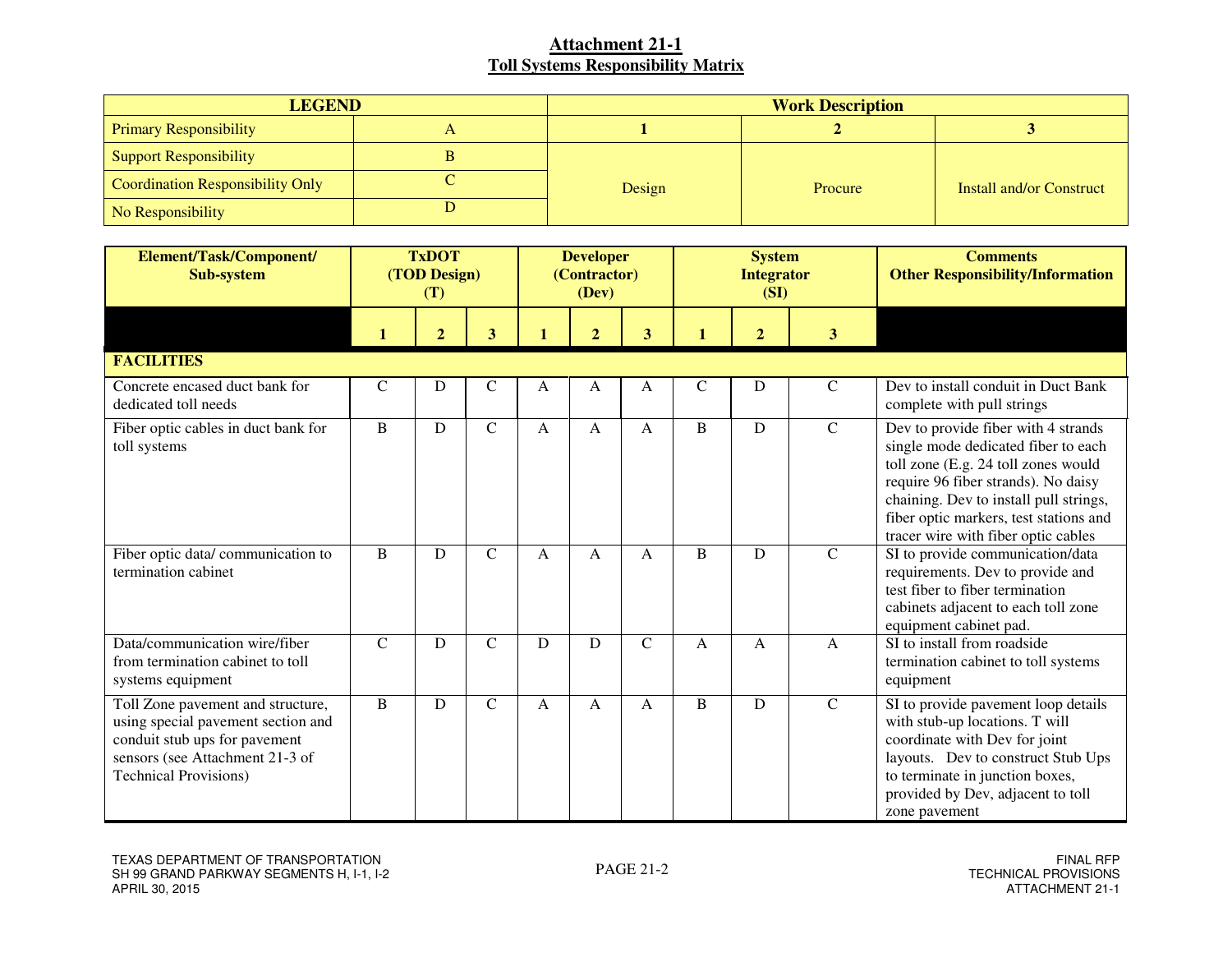| <b>LEGEND</b>                    | <b>Work Description</b> |         |                          |  |  |  |
|----------------------------------|-------------------------|---------|--------------------------|--|--|--|
| <b>Primary Responsibility</b>    |                         |         |                          |  |  |  |
| <b>Support Responsibility</b>    |                         |         |                          |  |  |  |
| Coordination Responsibility Only | Design                  | Procure | Install and/or Construct |  |  |  |
| No Responsibility                |                         |         |                          |  |  |  |

| Element/Task/Component/<br>Sub-system                                                                                                            | <b>TxDOT</b><br>(TOD Design)<br>(T) |                |                         | <b>Developer</b><br>(Contractor)<br>(Dev) |                | <b>System</b><br><b>Integrator</b><br>(SI) |               |                | <b>Comments</b><br><b>Other Responsibility/Information</b> |                                                                                                                                                                                       |
|--------------------------------------------------------------------------------------------------------------------------------------------------|-------------------------------------|----------------|-------------------------|-------------------------------------------|----------------|--------------------------------------------|---------------|----------------|------------------------------------------------------------|---------------------------------------------------------------------------------------------------------------------------------------------------------------------------------------|
|                                                                                                                                                  | 1                                   | $\overline{2}$ | $\overline{\mathbf{3}}$ | 1                                         | $\overline{2}$ | 3                                          |               | $\overline{2}$ | 3                                                          |                                                                                                                                                                                       |
| <b>FACILITIES</b>                                                                                                                                |                                     |                |                         |                                           |                |                                            |               |                |                                                            |                                                                                                                                                                                       |
| Loop conduit from junction box to<br>roadside equipment cabinet                                                                                  | $\mathbf{A}$                        | D              | $\mathsf C$             | D                                         | D              | $\mathsf{C}$                               | B             | A              | $\mathbf{A}$                                               | Dev will coordinate access to<br>roadway for installations                                                                                                                            |
| Gantry equipment conduit from<br>roadside equipment cabinet to toll<br>systems equipment                                                         | $\mathbf{A}$                        | $\mathbf D$    | $\mathbf C$             | ${\bf D}$                                 | D              | $\mathsf{C}$                               | B             | $\mathbf{A}$   | $\mathbf{A}$                                               | Dev will coordinate access to<br>roadway for installations                                                                                                                            |
| Payement sensors                                                                                                                                 | $\mathbf{A}$                        | D              | $\mathbf C$             | D                                         | D              | $\mathbf C$                                | B             | $\mathsf{A}$   | $\mathbf{A}$                                               | Dev to provide access to SI to saw<br>cut and install pavement sensors                                                                                                                |
| Gantries and foundations (includes<br>columns and trusses)                                                                                       | $\mathbf{A}$                        | D              | $\mathcal{C}$           | D                                         | D              | $\mathsf{C}$                               | B             | $\mathsf{A}$   | $\mathbf{A}$                                               | T to design and SI to construct. Dev<br>to provide access for T geotechnical<br>borings and SI construction.                                                                          |
| Toll equipment mounts on gantries                                                                                                                | $\mathbf C$                         | D              | $\mathbf C$             | D                                         | D              | $\mathsf{C}$                               | A             | A              | $\mathbf{A}$                                               | SI to install any required equipment<br>mounts on gantries. SI to coordinate<br>with T during the design phase to<br>incorporate any required framing to<br>support equipment mounts. |
| Concrete traffic barrier and<br>foundation, MBGF, barrier end<br>treatments, Toll Zone drainage,<br>SW3P and retaining walls within<br>Toll Zone | $\mathcal{C}$                       | D              | D                       | A                                         | $\mathbf{A}$   | A                                          | $\mathcal{C}$ | D              | $\mathcal{C}$                                              | All reinforcement (barrier,<br>pavement, etc.) within the Toll Zone<br>shall be epoxy coated.                                                                                         |
| Roadside equipment cabinet<br>concrete pads/foundations                                                                                          | $\mathbf{A}$                        | D              | $\mathcal{C}$           | ${\bf D}$                                 | D              | $\mathbf C$                                | B             | A              | $\mathbf{A}$                                               | T to design for SI to construct. Dev<br>to provide grading, earthwork and<br>subgrade for SI's slabs. Dev to<br>provide SI access for construction.                                   |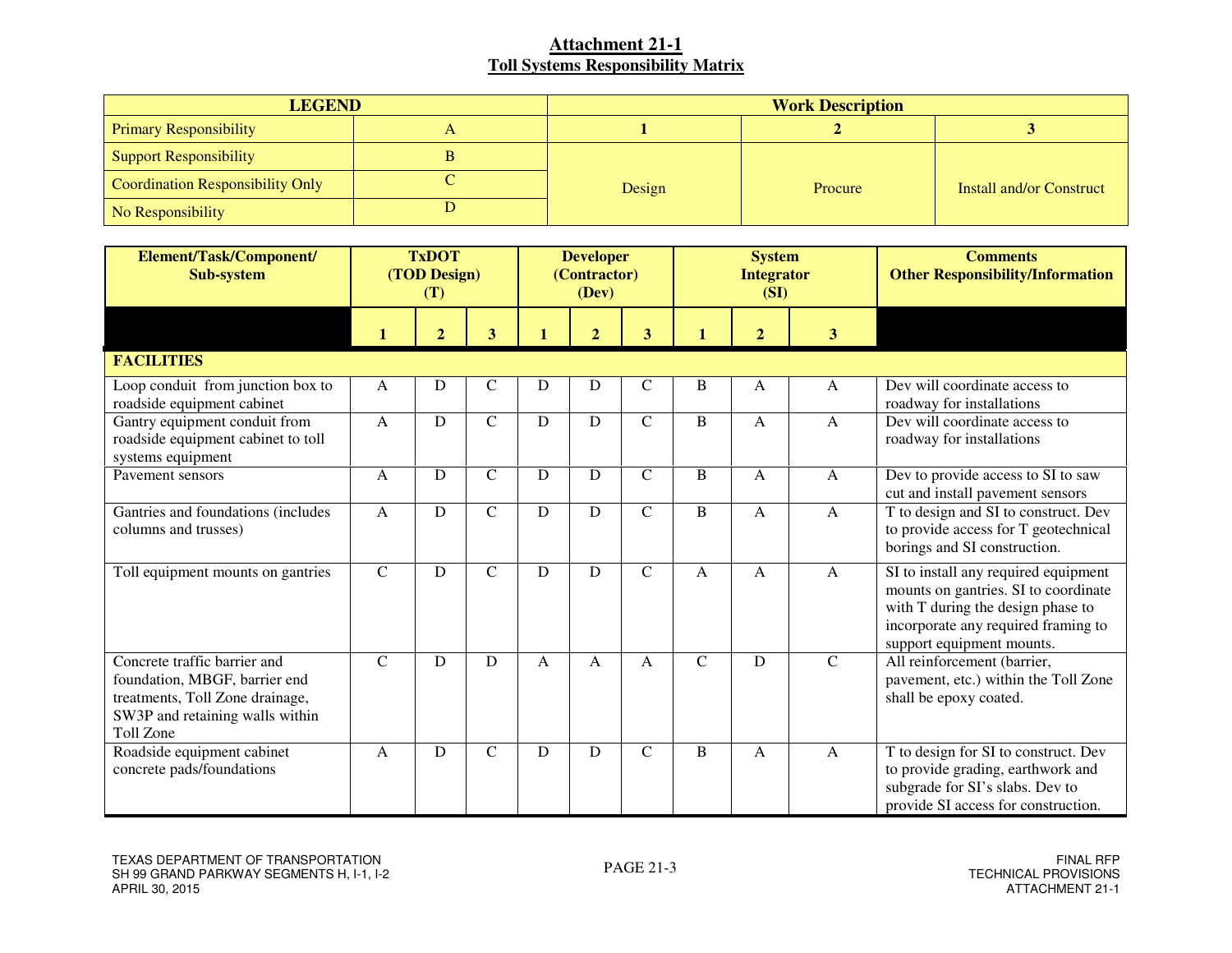| <b>LEGEND</b>                    | <b>Work Description</b> |         |                          |  |  |  |
|----------------------------------|-------------------------|---------|--------------------------|--|--|--|
| <b>Primary Responsibility</b>    |                         |         |                          |  |  |  |
| <b>Support Responsibility</b>    |                         |         |                          |  |  |  |
| Coordination Responsibility Only | Design                  | Procure | Install and/or Construct |  |  |  |
| No Responsibility                |                         |         |                          |  |  |  |

| Element/Task/Component/<br><b>Sub-system</b>                                                            | <b>TxDOT</b><br>(TOD Design)<br>(T) |                |                         | <b>Developer</b><br>(Contractor)<br>(Dev) |                | <b>System</b><br><b>Integrator</b><br>(SI) |               |                | <b>Comments</b><br><b>Other Responsibility/Information</b> |                                                                                                                                               |
|---------------------------------------------------------------------------------------------------------|-------------------------------------|----------------|-------------------------|-------------------------------------------|----------------|--------------------------------------------|---------------|----------------|------------------------------------------------------------|-----------------------------------------------------------------------------------------------------------------------------------------------|
|                                                                                                         |                                     | $\overline{2}$ | $\overline{\mathbf{3}}$ | 1                                         | $\overline{2}$ | 3                                          |               | $\overline{2}$ | $\overline{\mathbf{3}}$                                    |                                                                                                                                               |
| <b>FACILITIES</b>                                                                                       |                                     |                |                         |                                           |                |                                            |               |                |                                                            |                                                                                                                                               |
| Toll Zone maintenance driveways                                                                         | A                                   | D              | $\mathbf C$             | B                                         | B              | B                                          | $\mathcal{C}$ | A              | A                                                          | T to design for SI to construct<br>maintenance driveway pavement<br>surface. Dev to construct grading,<br>earthwork and subgrade for SI work. |
| Roadside equipment cabinets (incl<br>power, comm and HVAC systems)                                      | $\mathbf C$                         | D              | $\mathbf C$             | D                                         | D              | $\mathcal{C}$                              | $\mathsf{A}$  | $\mathsf{A}$   | $\mathbf{A}$                                               | SI to install complete.<br>Dev will coordinate access to<br>roadway for installations.                                                        |
| Toll rate signage                                                                                       | $\mathbf{A}$                        | D              | $\mathbf C$             | $\mathbf D$                               | D              | $\mathcal{C}$                              | $\mathbf C$   | $\mathbf{A}$   | A                                                          | Dev will coordinate access to<br>roadway for installations.                                                                                   |
| <b>ELECTRONIC TOLL COLLECTION SUB-SYSTEMS (ETC)</b>                                                     |                                     |                |                         |                                           |                |                                            |               |                |                                                            |                                                                                                                                               |
| <b>Automatic Vehicle Classification</b><br>System and Image Capturing<br>System (ICS) Hardware          | $\mathcal{C}$                       | D              | $\mathcal{C}$           | ${\bf D}$                                 | D              | $\mathcal{C}$                              | A             | $\mathbf{A}$   | A                                                          | Dev will coordinate access to<br>roadway for installations.                                                                                   |
| Computer rack system, routers,<br>hubs, switches, firewalls, VPN,<br>modems, patch/distribution panels, | $\mathbf C$                         | D              | $\mathbf C$             | D                                         | D              | $\mathcal{C}$                              | A             | A              | A                                                          | Dev will coordinate access to<br>roadway for installations.                                                                                   |
| Toll plaza host computer                                                                                | $\mathbf C$                         | D              | $\mathbf C$             | D                                         | D              | D                                          | A             | A              | $\mathbf{A}$                                               |                                                                                                                                               |
| Lane controller hardware                                                                                | $\mathbf C$                         | D              | $\mathbf C$             | $\mathbf D$                               | D              | $\mathbf C$                                | A             | $\mathbf{A}$   | A                                                          | Dev will coordinate access to<br>roadway for installations                                                                                    |
| Communication equipment                                                                                 | $\mathbf C$                         | D              | $\mathbf C$             | ${\bf D}$                                 | ${\bf D}$      | $\mathcal{C}$                              | A             | A              | A                                                          | Dev will coordinate access to<br>roadway for installations.                                                                                   |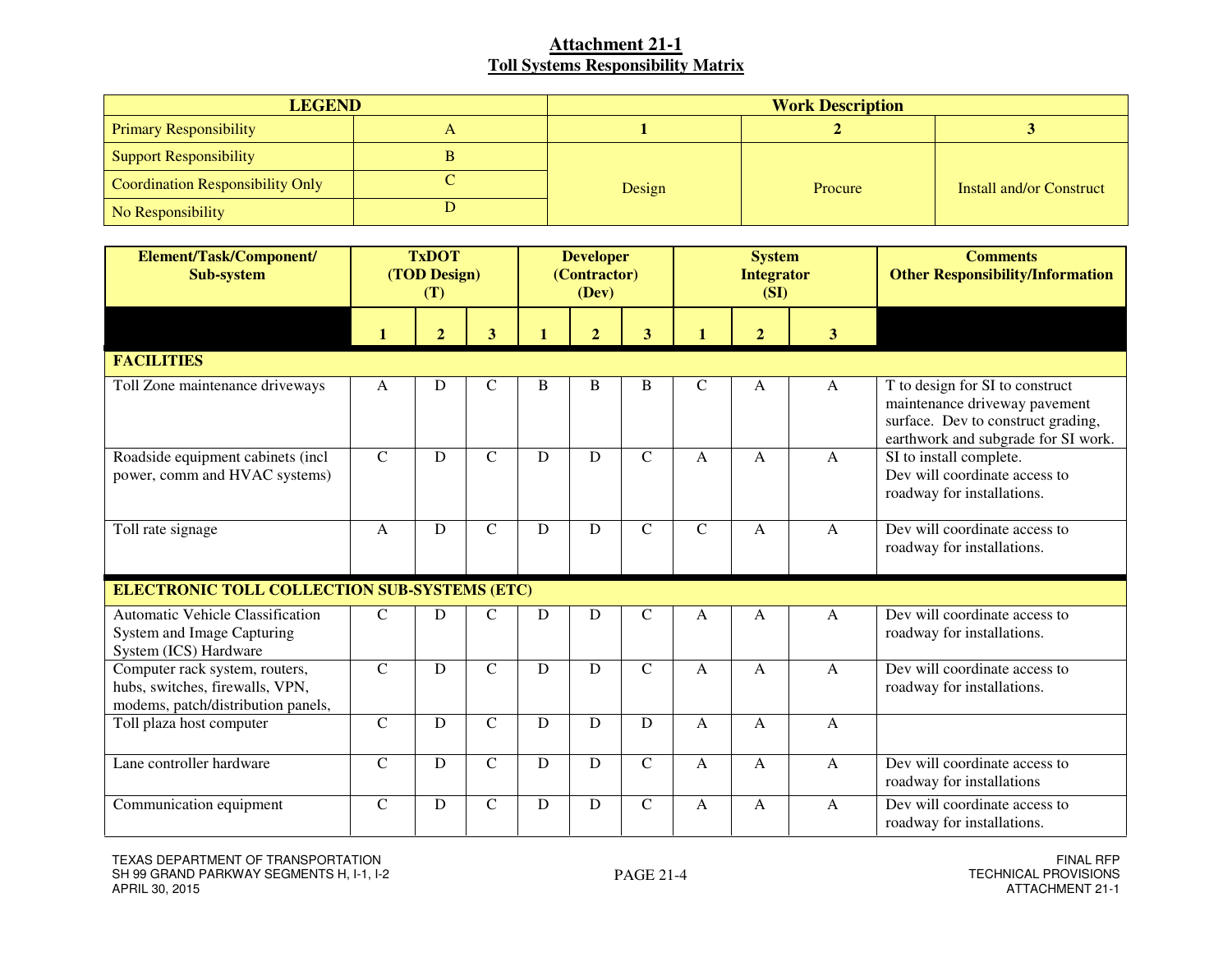| <b>LEGEND</b>                    | <b>Work Description</b> |         |                                 |  |  |  |
|----------------------------------|-------------------------|---------|---------------------------------|--|--|--|
| <b>Primary Responsibility</b>    |                         |         |                                 |  |  |  |
| <b>Support Responsibility</b>    |                         |         |                                 |  |  |  |
| Coordination Responsibility Only | Design                  | Procure | <b>Install and/or Construct</b> |  |  |  |
| No Responsibility                |                         |         |                                 |  |  |  |

| Element/Task/Component/<br>Sub-system                                      | <b>TxDOT</b><br>(TOD Design)<br>(T)                 |                |              | <b>Developer</b><br>(Contractor)<br>(Dev) |                |                | <b>System</b><br><b>Integrator</b><br>(SI) |                | <b>Comments</b><br><b>Other Responsibility/Information</b> |                                                      |  |
|----------------------------------------------------------------------------|-----------------------------------------------------|----------------|--------------|-------------------------------------------|----------------|----------------|--------------------------------------------|----------------|------------------------------------------------------------|------------------------------------------------------|--|
|                                                                            | $\mathbf{1}$                                        | $\overline{2}$ | 3            | $\mathbf{1}$                              | $\overline{2}$ | 3 <sup>5</sup> | 1                                          | $\overline{2}$ | 3 <sup>1</sup>                                             |                                                      |  |
|                                                                            | <b>ELECTRONIC TOLL COLLECTION SUB-SYSTEMS (ETC)</b> |                |              |                                           |                |                |                                            |                |                                                            |                                                      |  |
| Support equipment at TxDOT<br>designated customer service center           | $\mathbf C$                                         | D              | $\mathsf{C}$ | ${\bf D}$                                 | D              | D              | A                                          | A              | $\mathbf{A}$                                               |                                                      |  |
| Commissioning and site acceptance<br>testing                               | $\overline{C}$                                      | $\mathbf D$    | $\, {\bf B}$ | ${\bf D}$                                 | D              | $\mathsf{C}$   | $\mathbf{A}$                               | $\mathbf{A}$   | $\mathbf{A}$                                               | Dev will coordinate access to<br>roadway for testing |  |
| Lane controller software                                                   | $\mathbf C$                                         | D              | $\mathbf C$  | D                                         | D              | D              | A                                          | $\mathbf{A}$   | $\mathbf{A}$                                               |                                                      |  |
| Plaza computer Software                                                    | $\mathcal{C}$                                       | D              | $\mathbf C$  | D                                         | D              | D              | $\mathbf{A}$                               | A              | $\mathbf{A}$                                               |                                                      |  |
| Host computer software                                                     | $\mathcal{C}$                                       | D              | $\mathbf C$  | ${\bf D}$                                 | D              | D              | $\mathbf{A}$                               | $\mathbf{A}$   | $\mathbf{A}$                                               |                                                      |  |
| Toll collection system application<br>software                             | $\mathbf C$                                         | D              | $\mathsf{C}$ | D                                         | D              | D              | $\mathbf{A}$                               | $\mathbf{A}$   | $\mathbf{A}$                                               |                                                      |  |
| Maintenance Online Management<br><b>System Software</b>                    | $\overline{C}$                                      | $\mathbf D$    | $\mathbf C$  | D                                         | D              | D              | $\mathbf{A}$                               | $\mathbf{A}$   | $\mathbf{A}$                                               |                                                      |  |
| Operational test                                                           | $\mathbf C$                                         | D              | $\bf{B}$     | D                                         | D              | D              | $\mathsf{A}$                               | A              | $\mathbf{A}$                                               |                                                      |  |
| Training: (user and maintenance)                                           | $\mathsf{C}$                                        | D              | $\mathbf C$  | ${\bf D}$                                 | D              | D              | $\mathbf{A}$                               | $\mathbf{A}$   | $\mathbf{A}$                                               |                                                      |  |
| Documentation: (user and<br>maintenance)                                   | $\mathbf C$                                         | D              | $\mathbf C$  | D                                         | D              | D              | $\mathbf{A}$                               | $\mathbf{A}$   | $\mathbf{A}$                                               |                                                      |  |
| <b>Documentation: ETS</b><br>installation/electrical design and<br>plans   | $\mathbf C$                                         | $\mathbf D$    | $\mathbf C$  | ${\bf D}$                                 | D              | D              | $\mathbf{A}$                               | $\mathbf{A}$   | $\mathbf{A}$                                               |                                                      |  |
| Documentation: civil as-built drawings,<br>and contract closeout documents | $\mathcal{C}$                                       | D              | $\mathbf C$  | D                                         | D              | D              | $\mathsf{A}$                               | $\mathsf{A}$   | $\mathbf{A}$                                               |                                                      |  |